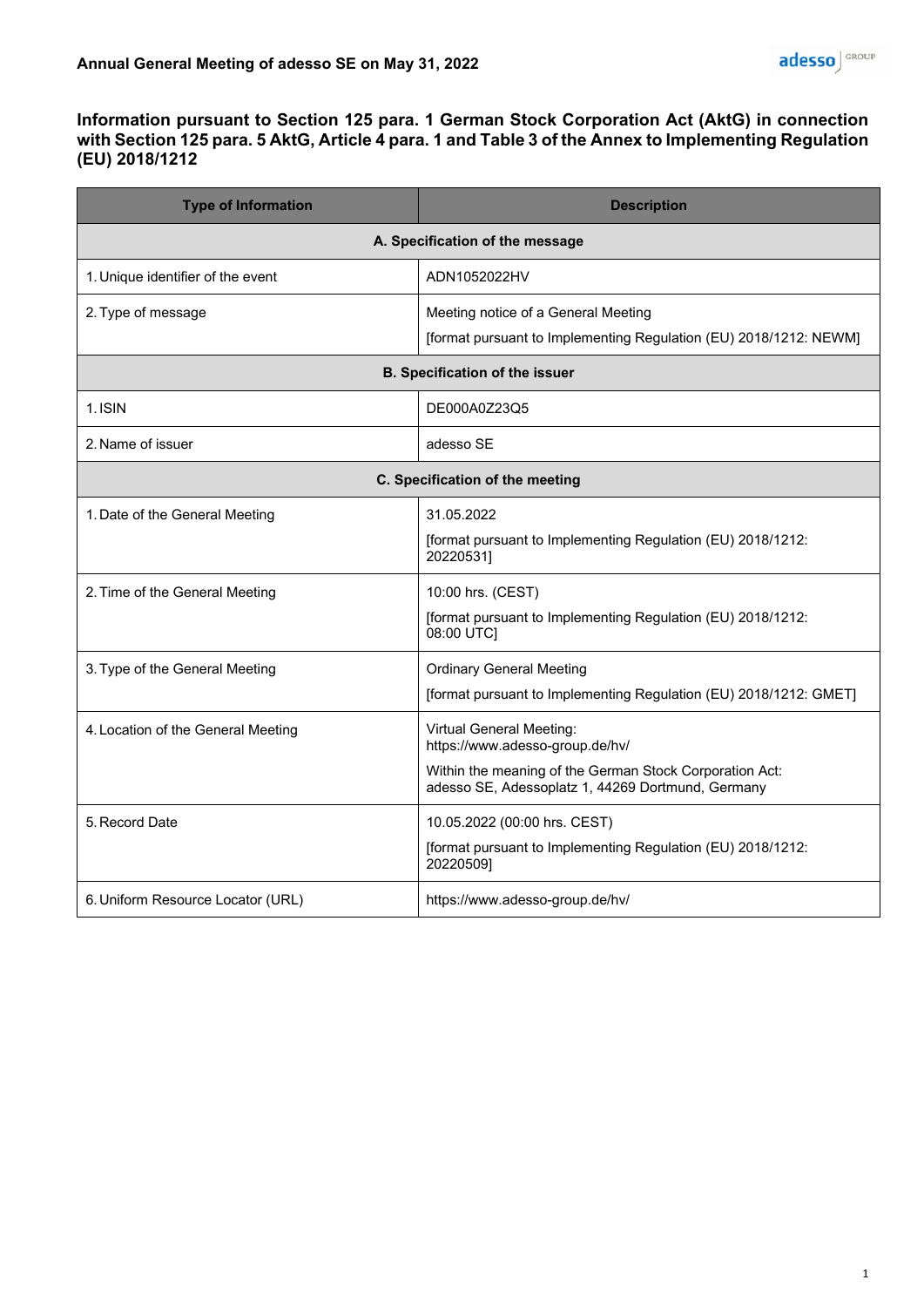| D. Participation in the General Meeting                              |                                                                                                                             |
|----------------------------------------------------------------------|-----------------------------------------------------------------------------------------------------------------------------|
| D. Participation in the General Meeting - electronic absentee voting |                                                                                                                             |
| 1. Method of participation by shareholder                            | Exercising the right to vote through electronic absentee voting per<br>Internetservice at https://www.adesso-group.de/hv/   |
|                                                                      | [format pursuant to Implementing Regulation (EU) 2018/1212:<br>EV; ISO 20022: EVOT]                                         |
| 2. Issuer deadline for the notification of participation             | 24.05.2022, 24:00 hrs. (CEST)                                                                                               |
|                                                                      | [format pursuant to Implementing Regulation (EU) 2018/1212:<br>20220524; 22:00 UTC]                                         |
| 3. Issuer deadline for voting                                        | 31.05.2022, until the time voting begins                                                                                    |
|                                                                      | [format pursuant to Implementing Regulation (EU) 2018/1212:<br>20220531; until the time voting begins]                      |
| D. Participation in the General Meeting - company-appointed proxies  |                                                                                                                             |
| 1. Method of participation by shareholder                            | Exercising the right to vote by granting authority and issuing instructions<br>to the proxies nominated by the Company      |
|                                                                      | [format pursuant to Implementing Regulation (EU) 2018/1212:<br>PX; ISO 20022: PRXY]                                         |
| 2. Issuer deadline for the notification of participation             | 24.05.2022, 24:00 hrs. (CEST)                                                                                               |
|                                                                      | [format pursuant to Implementing Regulation (EU) 2018/1212:<br>20220524; 22:00 UTC]                                         |
| 3. Issuer deadline for voting                                        | Granting authority (with voting instructions) to the proxies nominated by<br>the Company                                    |
|                                                                      | in writing or in text form by postal mail or email until<br>30.05.2022, 24:00 hrs. (CEST)                                   |
|                                                                      | [format pursuant to Implementing Regulation (EU) 2018/1212:<br>20220530; 22:00 UTC]                                         |
|                                                                      | electronically via the Internetservice at<br>https://www.adesso-group.de/hv/<br>by 31.05.2022, until the time voting begins |
|                                                                      | [format pursuant to Implementing Regulation (EU) 2018/1212:<br>20220531; until the time voting begins]                      |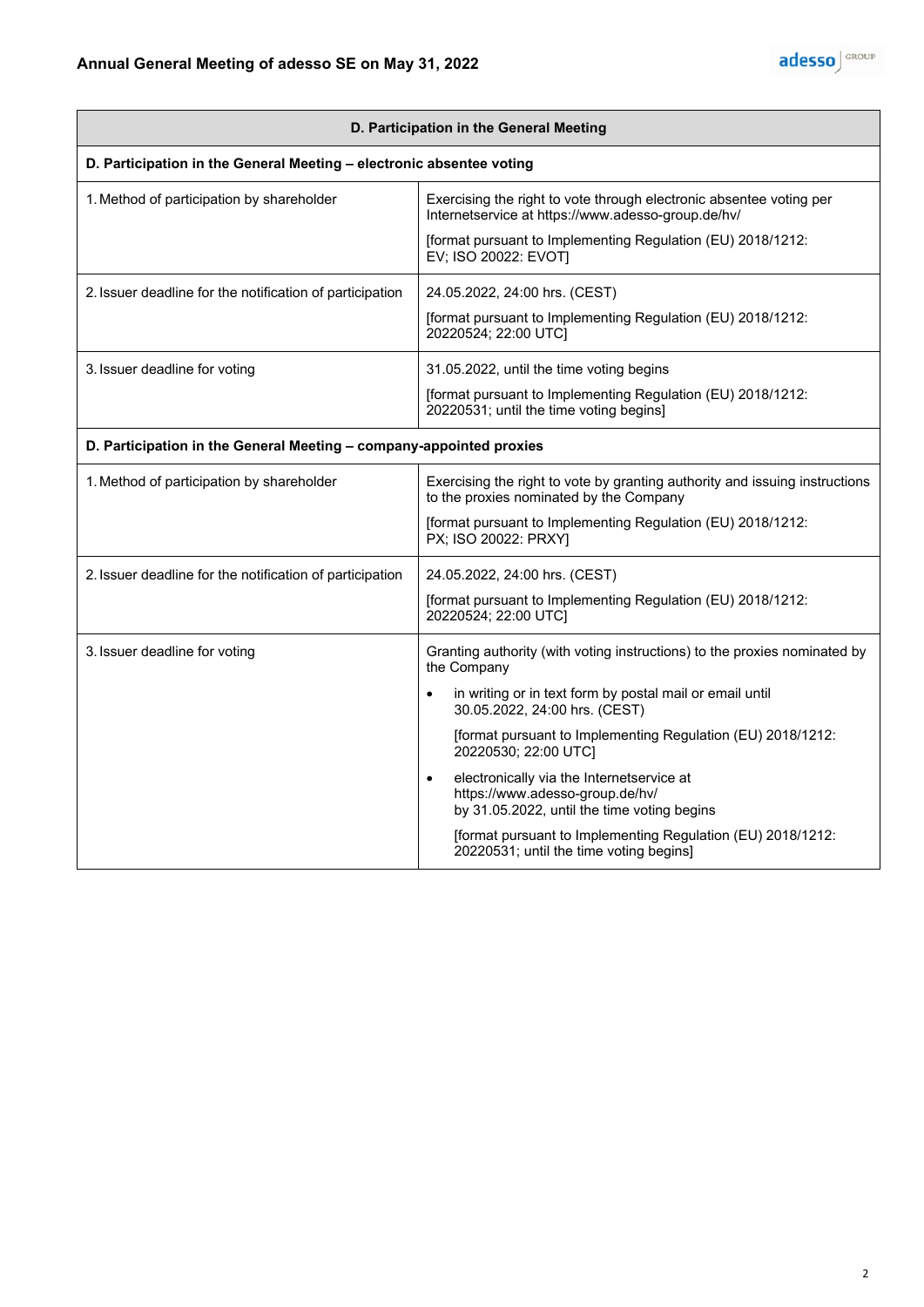

| D. Participation in the General Meeting - proxy authorisation |                                                                                                                                                                                                                                                                                                                                                                                                                                                                                                                                                                                                                                                                                                                                                                                                                                                                     |
|---------------------------------------------------------------|---------------------------------------------------------------------------------------------------------------------------------------------------------------------------------------------------------------------------------------------------------------------------------------------------------------------------------------------------------------------------------------------------------------------------------------------------------------------------------------------------------------------------------------------------------------------------------------------------------------------------------------------------------------------------------------------------------------------------------------------------------------------------------------------------------------------------------------------------------------------|
| 1. Method of participation by shareholder                     | Exercising the right to vote through an authorised third party<br>[format pursuant to Implementing Regulation (EU) 2018/1212:<br>PX; ISO 20022: PRXYI                                                                                                                                                                                                                                                                                                                                                                                                                                                                                                                                                                                                                                                                                                               |
| 2. Issuer deadline for the notification of participation      | 24.05.2022, 24:00 hrs. (CEST)<br>[format pursuant to Implementing Regulation (EU) 2018/1212:<br>20220524; 22:00 UTC]                                                                                                                                                                                                                                                                                                                                                                                                                                                                                                                                                                                                                                                                                                                                                |
| 3. Issuer deadline for voting                                 | Exercising of voting rights via electronic absentee voting by the proxy<br>via Internetservice at https://www.adesso-group.de/hv/:<br>31.05.2022, until the time voting begins<br>[format pursuant to Implementing Regulation (EU) 2018/1212:<br>20220531; until the time voting begins]<br>Exercising of voting rights by the proxy through granting sub-proxies<br>and issuing instructions to the proxies appointed by the Company:<br>in writing or in text form by postal mail or email until<br>30.05.2022, 24:00 hrs. (CEST)<br>[format pursuant to Implementing Regulation (EU) 2018/1212:<br>20220530; 22:00 UTCI<br>electronically via the Internetservice at<br>https://www.adesso-group.de/hv/<br>by 31.05.2022, until the time voting begins<br>[format pursuant to Implementing Regulation (EU) 2018/1212:<br>20220531; until the time voting begins] |

**E. Agenda**

## **E. Agenda – item 1**

| 1. Unique identifier of the agenda item            |                                                                                                                                                                                                                                                                                                                                                                                                                           |
|----------------------------------------------------|---------------------------------------------------------------------------------------------------------------------------------------------------------------------------------------------------------------------------------------------------------------------------------------------------------------------------------------------------------------------------------------------------------------------------|
| 2. Title of the agenda item                        | Presentation of the adopted annual financial statements of adesso SE<br>and the approved consolidated financial statements as of 31 December<br>2021, as well as the combined management report for adesso SE and<br>the Group (including the explanatory report on the disclosures as per<br>Sections 289a, 315a of the German Commercial Code (HGB)) and the<br>report of the Supervisory Board for financial year 2021 |
| 3. Uniform Resource Locator (URL) of the materials | https://www.adesso-group.de/hv/                                                                                                                                                                                                                                                                                                                                                                                           |
| 4. Vote                                            |                                                                                                                                                                                                                                                                                                                                                                                                                           |
| 5. Alternative voting options                      |                                                                                                                                                                                                                                                                                                                                                                                                                           |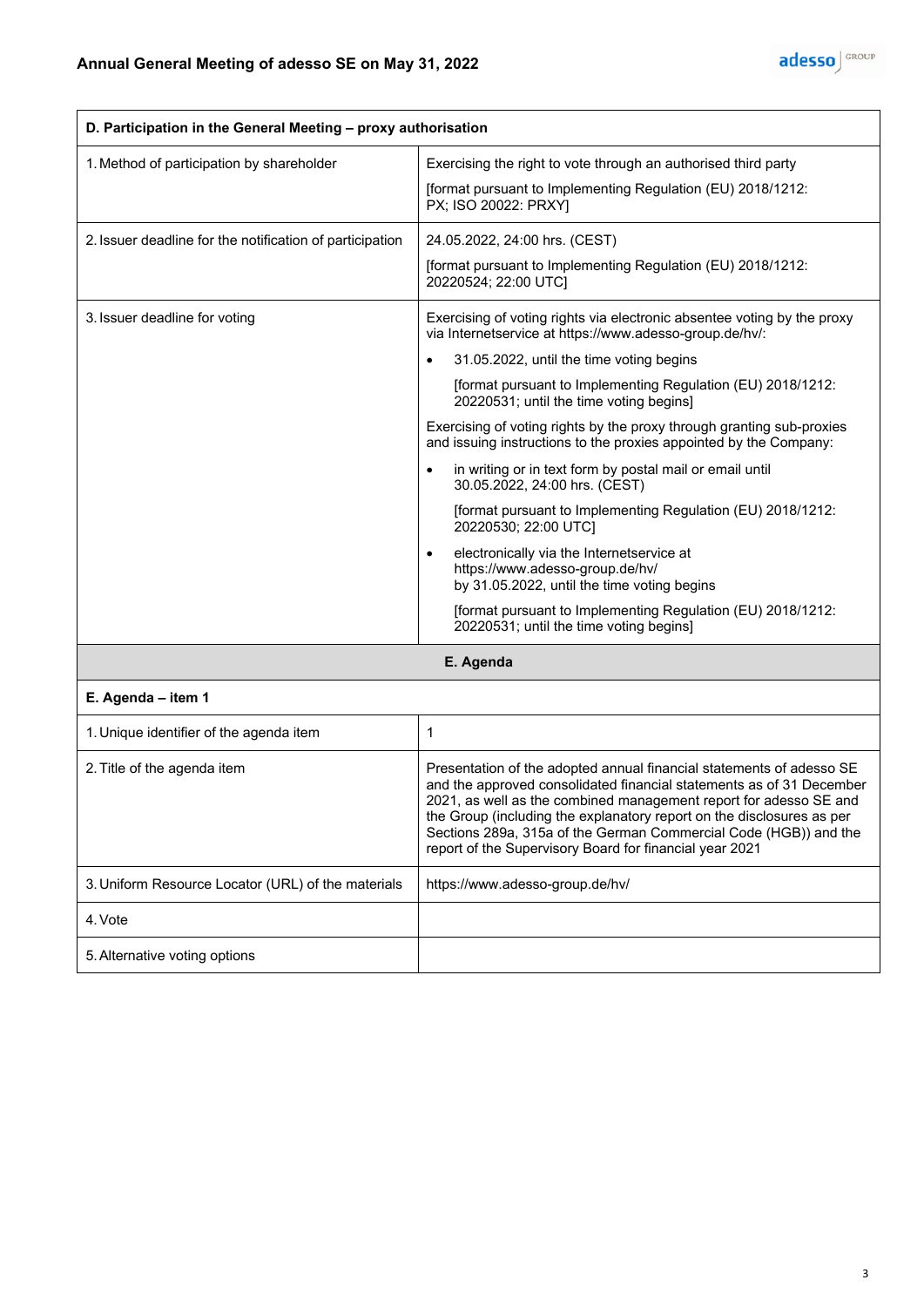| E. Agenda - item 2                                 |                                                                                                         |  |
|----------------------------------------------------|---------------------------------------------------------------------------------------------------------|--|
| 1. Unique identifier of the agenda item            | $\overline{c}$                                                                                          |  |
| 2. Title of the agenda item                        | Resolution on the appropriation of the balance sheet profit                                             |  |
| 3. Uniform Resource Locator (URL) of the materials | https://www.adesso-group.de/hv/                                                                         |  |
| 4. Vote                                            | <b>Binding vote</b>                                                                                     |  |
|                                                    | [format pursuant to Implementing Regulation (EU) 2018/1212:<br>BV; ISO 20022: BNDG]                     |  |
| 5. Alternative voting options                      | Vote in favour, Vote against, Abstention                                                                |  |
|                                                    | [format pursuant to Implementing Regulation (EU) 2018/1212:<br>VF, VA, AB; ISO 20022: CFOR, CAGS, ABST) |  |
| E. Agenda - item 3                                 |                                                                                                         |  |
| 1. Unique identifier of the agenda item            | 3                                                                                                       |  |
| 2. Title of the agenda item                        | Resolution on the approval of the Executive Board's actions for financial<br>year 2021                  |  |
| 3. Uniform Resource Locator (URL) of the materials | https://www.adesso-group.de/hv/                                                                         |  |
| 4. Vote                                            | <b>Binding vote</b>                                                                                     |  |
|                                                    | [format pursuant to Implementing Regulation (EU) 2018/1212:<br>BV; ISO 20022: BNDG]                     |  |
| 5. Alternative voting options                      | Vote in favour, Vote against, Abstention                                                                |  |
|                                                    | [format pursuant to Implementing Regulation (EU) 2018/1212:<br>VF, VA, AB; ISO 20022: CFOR, CAGS, ABST] |  |
| E. Agenda - item 4                                 |                                                                                                         |  |
| 1. Unique identifier of the agenda item            | 4                                                                                                       |  |
| 2. Title of the agenda item                        | Resolution on the approval of the Supervisory Board's actions for<br>financial year 2021                |  |
| 3. Uniform Resource Locator (URL) of the materials | https://www.adesso-group.de/hv/                                                                         |  |
| 4. Vote                                            | <b>Binding vote</b>                                                                                     |  |
|                                                    | [format pursuant to Implementing Regulation (EU) 2018/1212:<br>BV; ISO 20022: BNDG]                     |  |
| 5. Alternative voting options                      | Vote in favour, Vote against, Abstention                                                                |  |
|                                                    | [format pursuant to Implementing Regulation (EU) 2018/1212:<br>VF, VA, AB; ISO 20022: CFOR, CAGS, ABST] |  |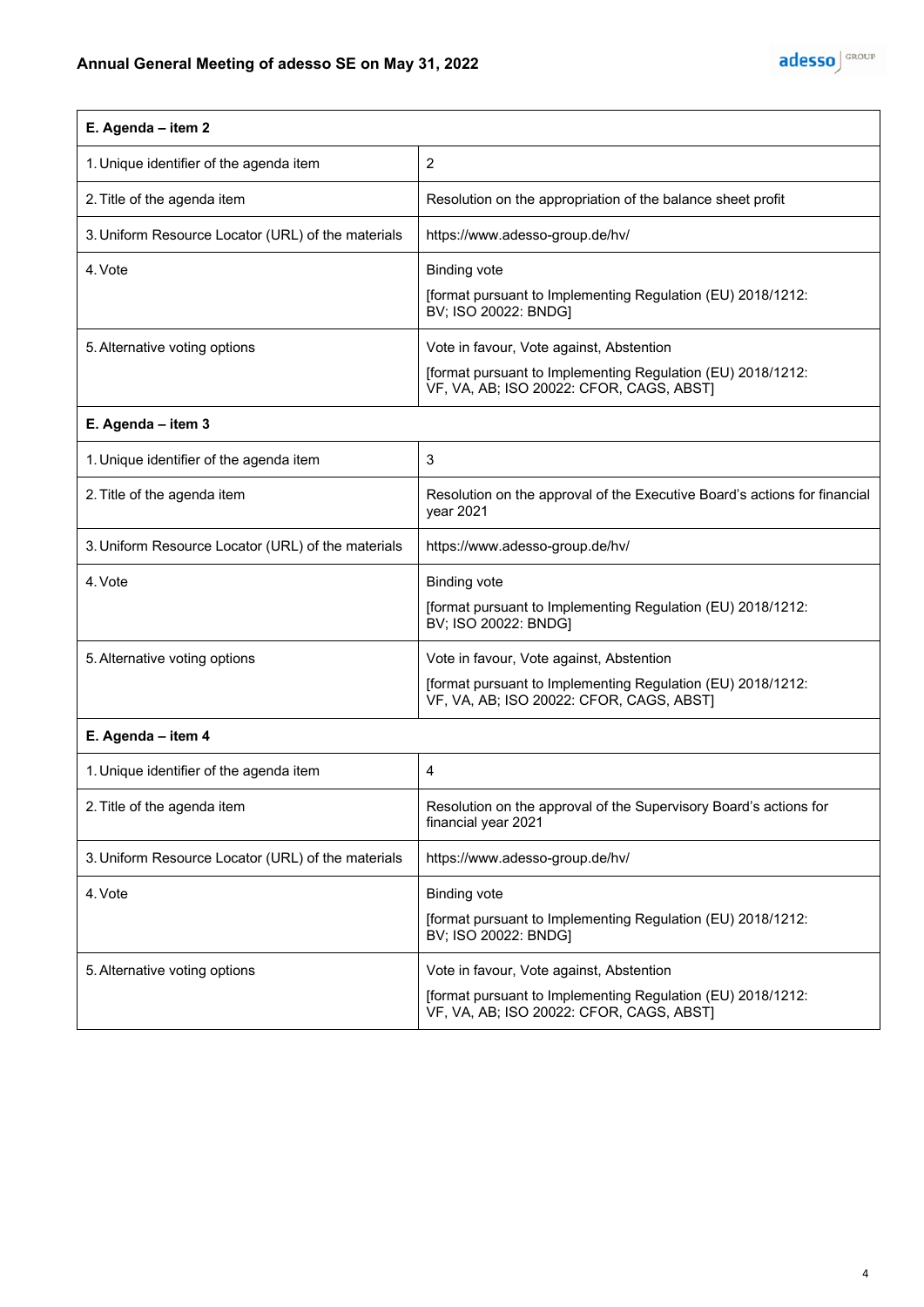| E. Agenda - item 5                                 |                                                                                                                                                                                                                                                                              |
|----------------------------------------------------|------------------------------------------------------------------------------------------------------------------------------------------------------------------------------------------------------------------------------------------------------------------------------|
| 1. Unique identifier of the agenda item            | 5                                                                                                                                                                                                                                                                            |
| 2. Title of the agenda item                        | Appointment of the auditor and Group auditor for financial year 2022                                                                                                                                                                                                         |
| 3. Uniform Resource Locator (URL) of the materials | https://www.adesso-group.de/hv/                                                                                                                                                                                                                                              |
| 4. Vote                                            | <b>Binding vote</b>                                                                                                                                                                                                                                                          |
|                                                    | [format pursuant to Implementing Regulation (EU) 2018/1212:<br>BV; ISO 20022: BNDG]                                                                                                                                                                                          |
| 5. Alternative voting options                      | Vote in favour, Vote against, Abstention                                                                                                                                                                                                                                     |
|                                                    | [format pursuant to Implementing Regulation (EU) 2018/1212:<br>VF, VA, AB; ISO 20022: CFOR, CAGS, ABST]                                                                                                                                                                      |
| E. Agenda - item 6                                 |                                                                                                                                                                                                                                                                              |
| 1. Unique identifier of the agenda item            | 6                                                                                                                                                                                                                                                                            |
| 2. Title of the agenda item                        | Resolution on the approval of the remuneration report for financial year<br>2021 prepared and audited in accordance with Section 162 AktG                                                                                                                                    |
| 3. Uniform Resource Locator (URL) of the materials | https://www.adesso-group.de/hv/                                                                                                                                                                                                                                              |
| 4. Vote                                            | Advisory vote                                                                                                                                                                                                                                                                |
|                                                    | [format pursuant to Implementing Regulation (EU) 2018/1212:<br>AV; ISO 20022: ADVI]                                                                                                                                                                                          |
| 5. Alternative voting options                      | Vote in favour, Vote against, Abstention                                                                                                                                                                                                                                     |
|                                                    | [format pursuant to Implementing Regulation (EU) 2018/1212:<br>VF, VA, AB; ISO 20022: CFOR, CAGS, ABST]                                                                                                                                                                      |
| E. Agenda - item 7a                                |                                                                                                                                                                                                                                                                              |
| 1. Unique identifier of the agenda item            | 7a                                                                                                                                                                                                                                                                           |
| 2. Title of the agenda item                        | Resolution on amendments to the Articles of Association in accordance<br>with the German Act Implementing the Shareholders' Rights Directive<br>(ARUG) and Section 118 (2) AktG - Supplement of new paragraphs 3<br>to 4 after Article 14 (2) of the Articles of Association |
| 3. Uniform Resource Locator (URL) of the materials | https://www.adesso-group.de/hv/                                                                                                                                                                                                                                              |
| 4. Vote                                            | <b>Binding vote</b>                                                                                                                                                                                                                                                          |
|                                                    | [format pursuant to Implementing Regulation (EU) 2018/1212:<br>BV; ISO 20022: BNDG]                                                                                                                                                                                          |
| 5. Alternative voting options                      | Vote in favour, Vote against, Abstention                                                                                                                                                                                                                                     |
|                                                    | [format pursuant to Implementing Regulation (EU) 2018/1212:<br>VF, VA, AB; ISO 20022: CFOR, CAGS, ABST]                                                                                                                                                                      |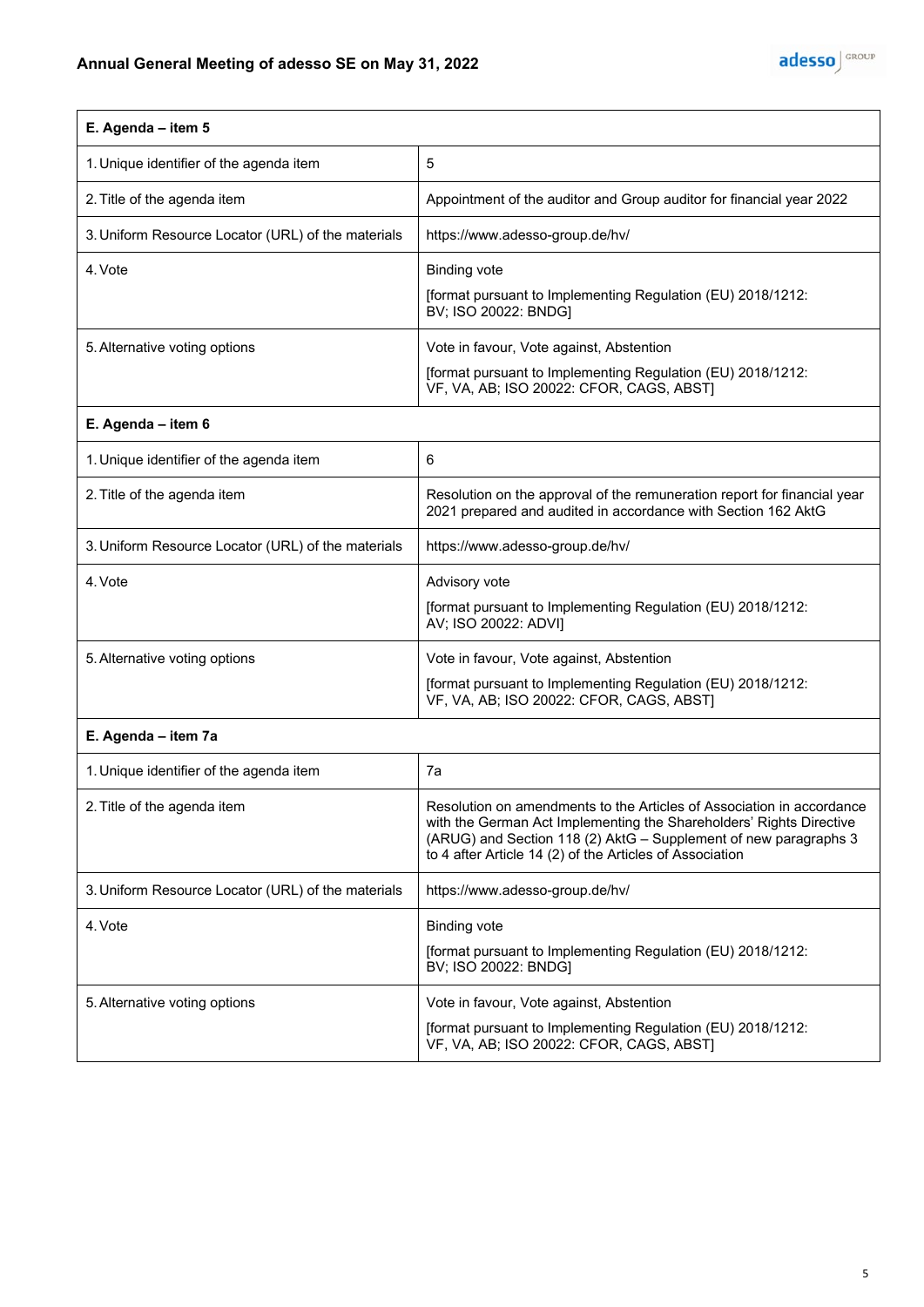

| E. Agenda - item 7b                                |                                                                                                                                                                                                                                                                          |
|----------------------------------------------------|--------------------------------------------------------------------------------------------------------------------------------------------------------------------------------------------------------------------------------------------------------------------------|
| 1. Unique identifier of the agenda item            | 7b                                                                                                                                                                                                                                                                       |
| 2. Title of the agenda item                        | Resolution on amendments to the Articles of Association in accordance<br>with the German Act Implementing the Shareholders' Rights Directive<br>(ARUG) and Section 118 (2) AktG - Supplement of a new paragraph 6<br>after Article 16 (5) of the Articles of Association |
| 3. Uniform Resource Locator (URL) of the materials | https://www.adesso-group.de/hv/                                                                                                                                                                                                                                          |
| 4. Vote                                            | <b>Binding vote</b><br>[format pursuant to Implementing Regulation (EU) 2018/1212:<br>BV; ISO 20022: BNDG]                                                                                                                                                               |
| 5. Alternative voting options                      | Vote in favour, Vote against, Abstention                                                                                                                                                                                                                                 |
|                                                    | [format pursuant to Implementing Regulation (EU) 2018/1212:<br>VF, VA, AB; ISO 20022: CFOR, CAGS, ABST]                                                                                                                                                                  |
| E. Agenda - item 8                                 |                                                                                                                                                                                                                                                                          |
| 1. Unique identifier of the agenda item            | 8                                                                                                                                                                                                                                                                        |
| 2. Title of the agenda item                        | New version of Article 15 (1) of the Articles of Association (Chair of the<br>Annual Shareholders' Meeting)                                                                                                                                                              |
| 3. Uniform Resource Locator (URL) of the materials | https://www.adesso-group.de/hv/                                                                                                                                                                                                                                          |
| 4. Vote                                            | <b>Binding vote</b>                                                                                                                                                                                                                                                      |
|                                                    | [format pursuant to Implementing Regulation (EU) 2018/1212:<br>BV; ISO 20022: BNDG]                                                                                                                                                                                      |
| 5. Alternative voting options                      | Vote in favour, Vote against, Abstention                                                                                                                                                                                                                                 |
|                                                    | [format pursuant to Implementing Regulation (EU) 2018/1212:<br>VF, VA, AB; ISO 20022: CFOR, CAGS, ABST]                                                                                                                                                                  |
|                                                    | F. Specification of the deadlines regarding the exercise of other shareholders rights                                                                                                                                                                                    |
| F. Shareholder right - supplementary motions       |                                                                                                                                                                                                                                                                          |
| 1. Object of deadline                              | Submission of requests for additions to the agenda                                                                                                                                                                                                                       |
| 2. Applicable issuer deadline                      | 30.04.2022, 24:00 hrs. (CEST) (time of receipt decisive)                                                                                                                                                                                                                 |
|                                                    | [format pursuant to Implementing Regulation (EU) 2018/1212:<br>20220430; 22:00 UTC]                                                                                                                                                                                      |
| F. Shareholder right - counter-motions             |                                                                                                                                                                                                                                                                          |
| 1. Object of deadline                              | Submission of counter-motions to specific items on the agenda                                                                                                                                                                                                            |
| 2. Applicable issuer deadline                      | 16.05.2022, 24:00 hrs. (CEST) (time of receipt decisive)                                                                                                                                                                                                                 |
|                                                    | [format pursuant to Implementing Regulation (EU) 2018/1212:<br>20220516; 22:00 UTC]                                                                                                                                                                                      |